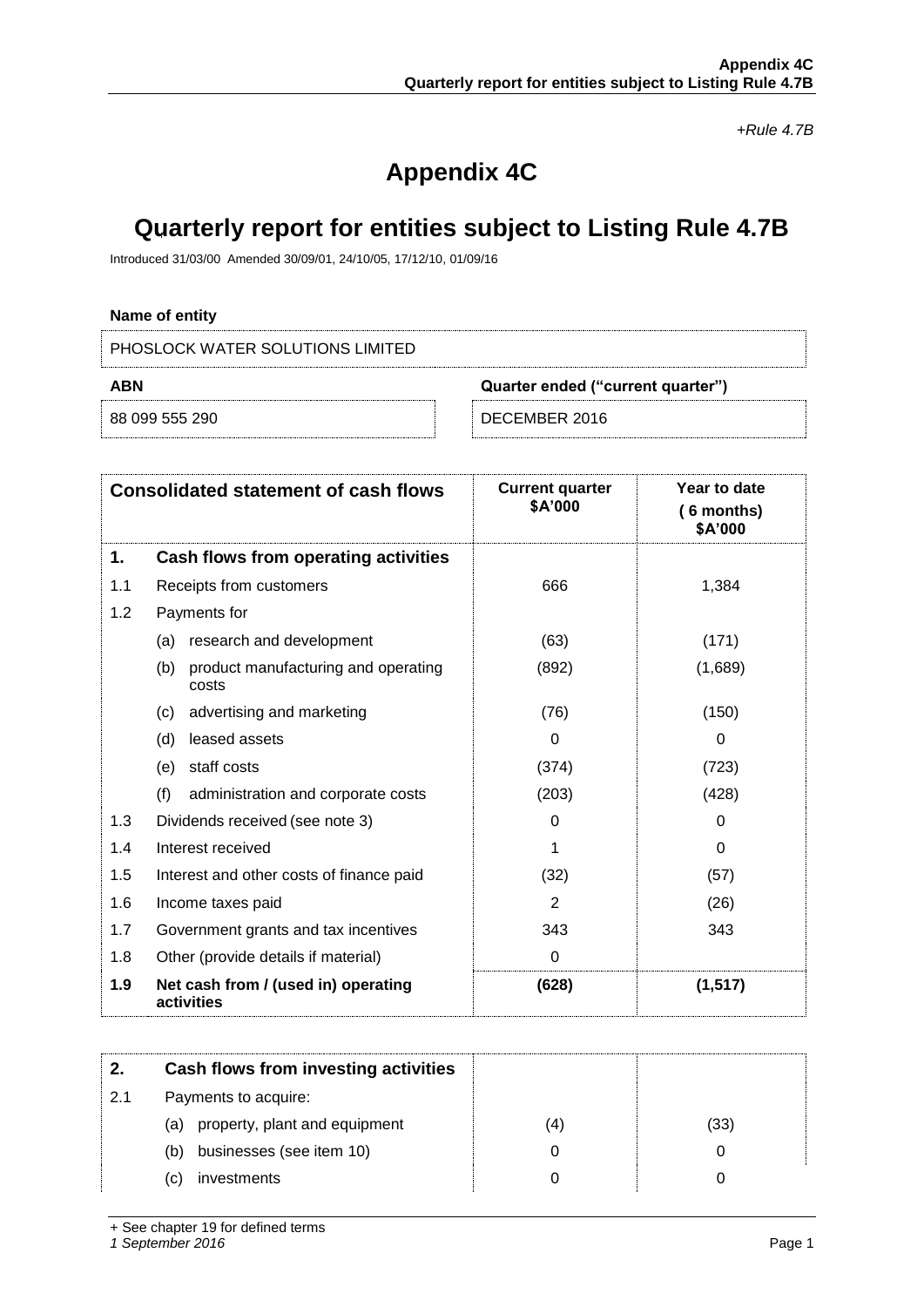|     | <b>Consolidated statement of cash flows</b>       | <b>Current quarter</b><br>\$A'000 | Year to date<br>6 months)<br>\$A'000 |
|-----|---------------------------------------------------|-----------------------------------|--------------------------------------|
|     | intellectual property<br>(d)                      | (14)                              | (59)                                 |
|     | other non-current assets<br>(e)                   | (6)                               | (6)                                  |
| 2.2 | Proceeds from disposal of:                        |                                   |                                      |
|     | property, plant and equipment<br>(a)              | 0                                 | 0                                    |
|     | businesses (see item 10)<br>(b)                   | 0                                 | 0                                    |
|     | (c)<br>investments                                | 0                                 | 0                                    |
|     | intellectual property<br>(d)                      | 0                                 | O                                    |
|     | other non-current assets<br>(e)                   | 0                                 | 0                                    |
| 2.3 | Cash flows from loans to other entities           | 0                                 | O                                    |
| 2.4 | Dividends received (see note 3)                   | 0                                 | 0                                    |
| 2.5 | Other (provide details if material)               | 0                                 | 0                                    |
| 2.6 | Net cash from / (used in) investing<br>activities | (24)                              | (98)                                 |

| 3.   | Cash flows from financing activities                                           |     |     |
|------|--------------------------------------------------------------------------------|-----|-----|
| 3.1  | Proceeds from issues of shares                                                 | 0   | 0   |
| 3.2  | Proceeds from issue of convertible notes                                       | 0   | 0   |
| 3.3  | Proceeds from exercise of share options                                        | 0   | 265 |
| 3.4  | Transaction costs related to issues of<br>shares, convertible notes or options | 0   | 0   |
| 3.5  | Proceeds from borrowings                                                       | 410 | 410 |
| 3.6  | Repayment of borrowings                                                        | 0   | 0   |
| 3.7  | Transaction costs related to loans and<br>borrowings                           | 0   | 0   |
| 3.8  | Dividends paid                                                                 | 0   | 0   |
| 3.9  | Other (provide details if material)                                            | 0   | 0   |
| 3.10 | Net cash from / (used in) financing<br>activities                              | 410 | 675 |

| 4.  | Net increase / (decrease) in cash and<br>cash equivalents for the period |       |         |
|-----|--------------------------------------------------------------------------|-------|---------|
| 4.1 | Cash and cash equivalents at beginning of<br>quarter/year to date        | 653   | 1,365   |
| 4.2 | Net cash from / (used in) operating<br>activities (item 1.9 above)       | (628) | (1,517) |
| 4.3 | Net cash from / (used in) investing activities<br>(item 2.6 above)       | (24)  | (98)    |
| 4.4 | Net cash from / (used in) financing activities<br>(item 3.10 above)      | 410   | 675     |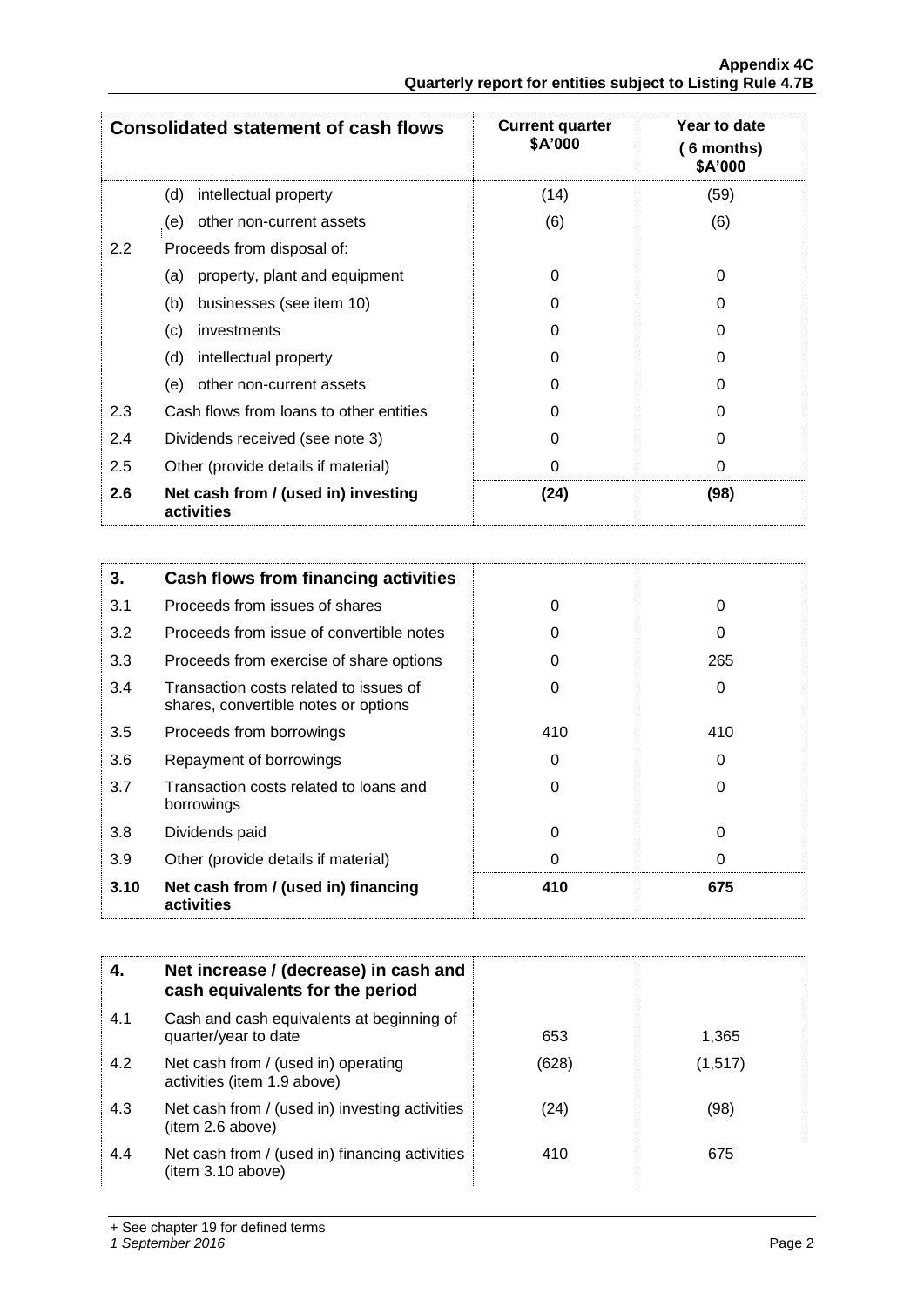**associates**

| <b>Consolidated statement of cash flows</b> |                                                      | <b>Current quarter</b><br>\$A'000 | Year to date<br>$(6$ months)<br>\$A'000 |
|---------------------------------------------|------------------------------------------------------|-----------------------------------|-----------------------------------------|
| 4.5                                         | Effect of movement in exchange rates on<br>cash held | 3)                                | 17                                      |
| 4.6                                         | Cash and cash equivalents at end of<br>quarter       | 408                               | 408                                     |

| 5.  | Reconciliation of cash and cash<br>equivalents<br>at the end of the quarter (as shown in the<br>consolidated statement of cash flows) to the<br>related items in the accounts | <b>Current quarter</b><br>\$A'000 | <b>Previous quarter</b><br>\$A'000 |
|-----|-------------------------------------------------------------------------------------------------------------------------------------------------------------------------------|-----------------------------------|------------------------------------|
| 5.1 | <b>Bank balances</b>                                                                                                                                                          | 353                               | 578                                |
| 5.2 | Call deposits                                                                                                                                                                 | 0                                 | 20                                 |
| 5.3 | <b>Bank overdrafts</b>                                                                                                                                                        | 0                                 | 0                                  |
| 5.4 | Deposits held as Bonds                                                                                                                                                        | 55                                | 55                                 |
| 5.5 | Cash and cash equivalents at end of<br>quarter (should equal item 4.6 above)                                                                                                  | 408                               | 653                                |

## **6.** Payments to directors of the entity and their associates

- 6.1 Aggregate amount of payments to these parties included in item 1.2
- 6.2 Aggregate amount of cash flow from loans to these parties included in item 2.3

**7. Payments to related entities of the entity and their** 

6.3 Include below any explanation necessary to understand the transactions included in items  $6.1$  and  $6.2$ 

| Salaries, Director Fees, Superannuation, Salary Benefits paid to Directors. |
|-----------------------------------------------------------------------------|
|                                                                             |
|                                                                             |

|     | associates                                                                                                  | יט הש |
|-----|-------------------------------------------------------------------------------------------------------------|-------|
| 7.1 | Aggregate amount of payments to these parties included in item 1.2                                          | 62    |
| 7.2 | Aggregate amount of cash flow from loans to these parties included<br>in item 2.3                           |       |
| 7.3 | Include below any explanation necessary to understand the transactions included in<br>items $7.1$ and $7.2$ |       |
|     | Rent & Interest paid to Related Party.                                                                      |       |

IR Services provided by associate of Related Party.

| <b>Current quarter</b><br>\$A'000 |  |
|-----------------------------------|--|
| 95                                |  |
| O                                 |  |

**Current quarter \$A'000**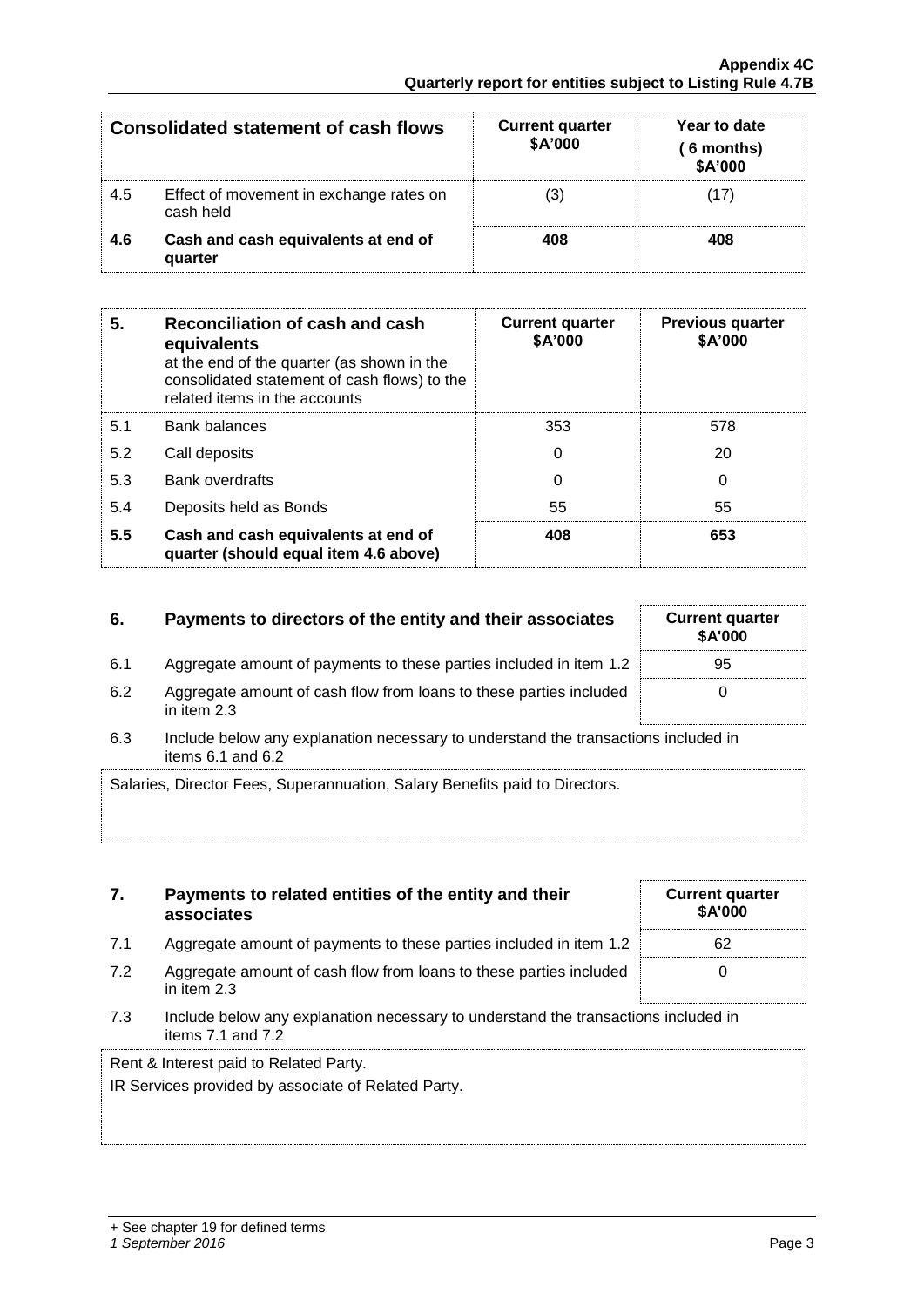**Amount drawn at quarter end \$A'000**

| 8.  | <b>Financing facilities available</b> | <b>Total facility amount</b> | Amount di |
|-----|---------------------------------------|------------------------------|-----------|
|     | Add notes as necessary for an         | at quarter end               | quarter   |
|     | understanding of the position         | \$A'000                      | \$A'00    |
| 8.1 | Loan facilities                       | 1.000                        | 400       |

8.2 Credit standby arrangements 0 0

- 8.3 Convertible Notes maturing 30 June 2017 650 650 650
- 8.4 Include below a description of each facility above, including the lender, interest rate and whether it is secured or unsecured. If any additional facilities have been entered into or are proposed to be entered into after quarter end, include details of those facilities as well.

Loan Facility for inventory, debtors and capex – 12 months (Nov 2017); Interest - 15% pa payable monthly; unsecured.

Convertible Notes – expire 30 June 2017; Interest - 15% pa payable monthly; unsecured.

| 9.  | <b>Estimated cash outflows for next quarter</b> | <b>\$A'000</b> |
|-----|-------------------------------------------------|----------------|
| 9.1 | Research and development                        | (80)           |
| 9.2 | Product manufacturing and operating costs       | (500)          |
| 9.3 | Advertising and marketing                       | (80)           |
| 9.4 | Leased assets                                   | 0              |
| 9.5 | Staff costs                                     | (350)          |
| 9.6 | Administration and corporate costs              | (200)          |
| 9.7 | Interest on Convertible Notes & Loans           | (50)           |
| 9.8 | <b>Total estimated cash outflows</b>            | (1,260)        |

| 10.  | Acquisitions and disposals of<br>business entities<br>(items $2.1(b)$ and $2.2(b)$ above) | <b>Acquisitions</b> | <b>Disposals</b> |
|------|-------------------------------------------------------------------------------------------|---------------------|------------------|
| 10.1 | Name of entity                                                                            | N/A                 | N/A              |
| 10.2 | Place of incorporation or<br>registration                                                 |                     |                  |
| 10.3 | Consideration for acquisition or<br>disposal                                              |                     |                  |
| 10.4 | Total net assets                                                                          |                     |                  |
| 10.5 | Nature of business                                                                        |                     |                  |